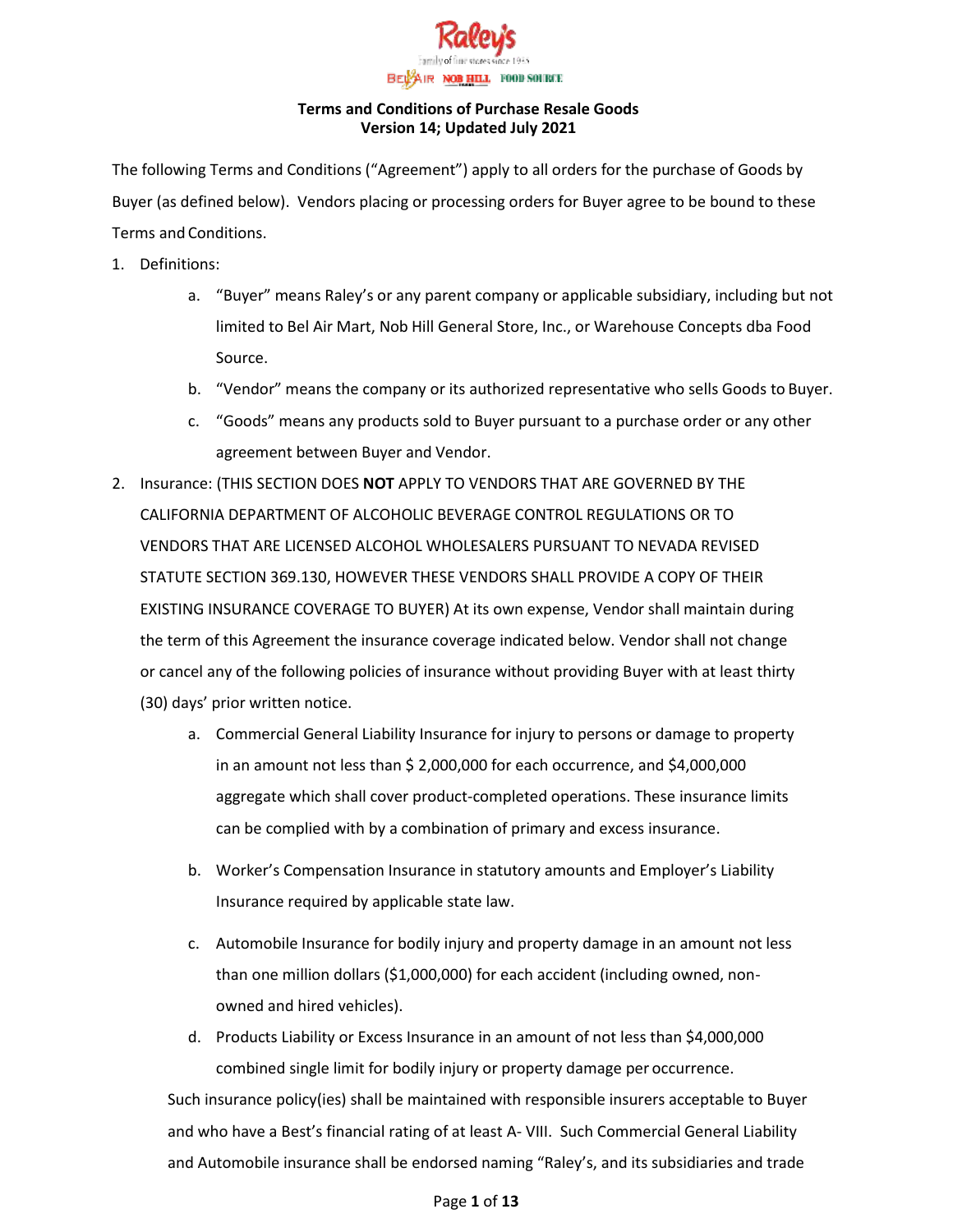

names as they now exist or may be constituted hereafter and their directors, officers, employees, agents, and representatives" as additional insureds and such insurance shall be primary and non-contributory. The Vendor shall furnish Buyer a Certificate of Insurance evidencing that these policy(ies)' terms and conditions are maintained in force as well as any endorsements pertaining to the insurance policy(ies).

- 3. Indemnification and Limitation of Damages (**THIS SECTION DOES NOT APPLY TO VENDORS GOVERNED BY CALIFORNIA DEPARTMENT OF ALCOHOLIC BEVERAGE CONTROL REGULATIONS OR TO VENDORS THAT ARE LICENSED ALCOHOL WHOLESALERS PURSUANT TO NEVADA REVISED STATUTE SECTION 369.130)**:
	- A. Intellectual Property: Vendor will defend, indemnify, and hold Buyer, Buyer's affiliates and their respective officers, directors, shareholders, employees, agents, and representatives (collectively "Indemnified Parties"), harmless from any and all actions, claims, liabilities, losses, costs, fines, penalties, demands, damages, and expenses (including reasonable attorney's fees) asserted against Indemnified Parties arising from or based on any Good violating or infringing the patent, trademark, copyrights or other exclusive rights of any third party, provided Buyer gives prompt notice to Vendor of such claim and reasonably cooperates with the Vendor in the defense thereof. This section shall survive the expiration or termination of this Agreement.
	- B. Product Liability: Vendor agrees to defend, indemnify, and hold harmless Indemnified Parties from any claims, liabilities, losses, costs, fines, penalties, demands, damages, and expenses (including reasonable attorney's fees) arising out of third party product liability claims as a result of the formulation, manufacture, packaging, labeling, shipping, recall, enforcement of government laws and regulations, sale, use or consumption of any of the Goods or arising out of Vendor's breach of any term, covenant, expressed or implied warranty, or representation in this Agreement except to the extent that such loss is due to the sole gross negligence or willful misconduct of Buyer. This section shall survive the expiration or termination of this Agreement.
	- C. General: Vendor agrees to indemnify, defend and hold harmless Indemnified Parties from all claims, liabilities, losses, costs, fines, penalties, demands, damages, and expenses (including reasonable attorney's fees) arising from or in any way related to the performance by Vendor of services or the Goods provided under this Agreement, except for damage caused solely by the gross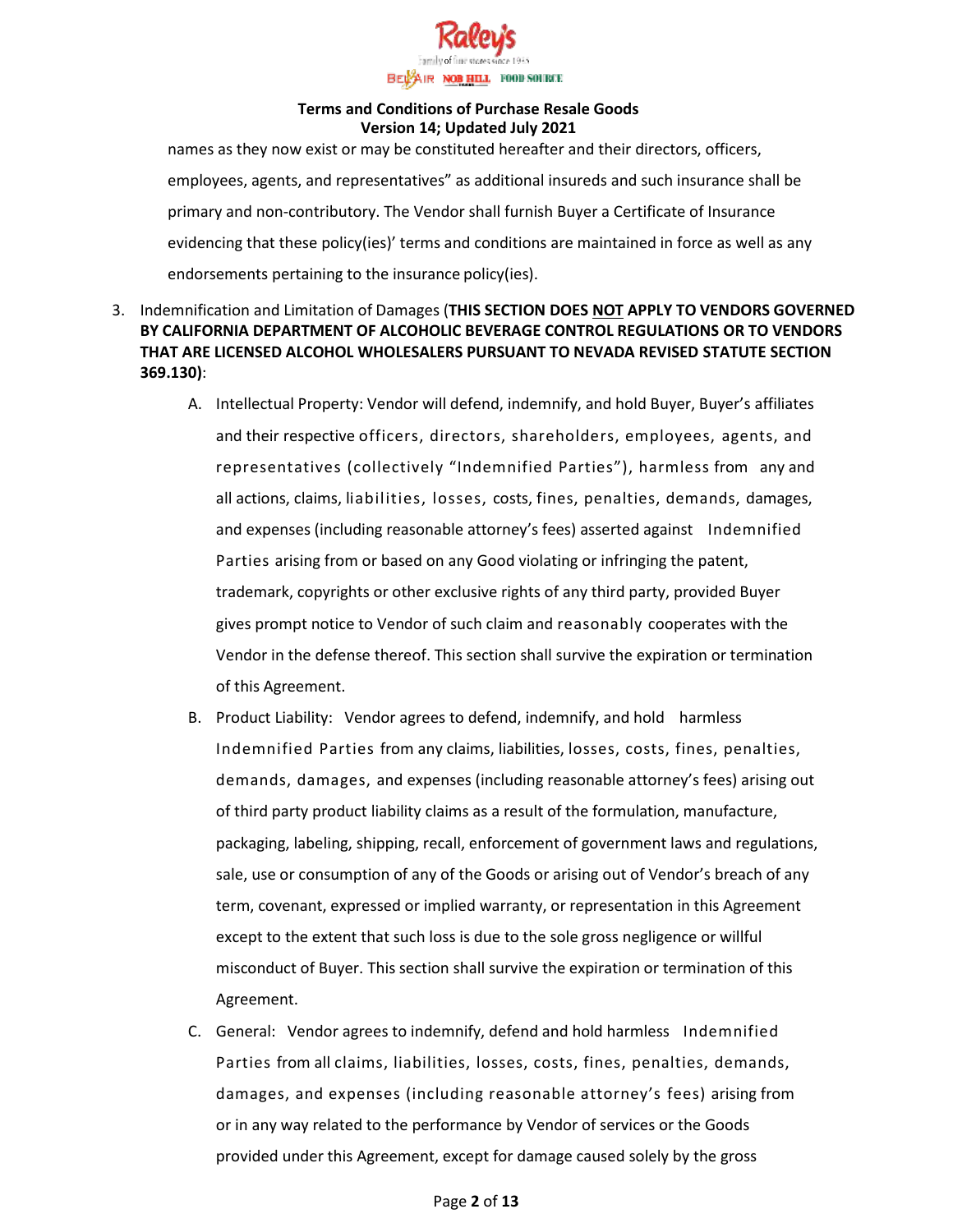

negligence or willful misconduct of Buyer. This section shall survive the expiration or termination of this Agreement.

- D. California Proposition 65: Vendor agrees to defend, indemnify and hold harmless Indemnified Parties from any claims, liabilities, losses, costs, fines, penalties, demands, damages, and expenses (including reasonable attorneys' fees) arising out of Vendor's failure to comply with California's Safe Drinking Water and Toxic Enforcement Act of 1986, Health and Safety Code Section 25249.5, et seq. ("Proposition 65") and/or Section 5.E's (below) Requirement to affix a label to all Goods, warnings required under Proposition 65. This section shall survive the expiration or termination of this Agreement.
- **E. In no event shall Buyer's liability under this Agreement, whether based oncontract, tort, or otherwise, exceed the total amount paid to Vendor by Buyer underthis Agreement. IN ADDITION, BUYER SHALL NOT BE LIABLE TO VENDOR, UNDER ANY CIRCUMSTANCES, FOR SPECIAL, PUNITIVE, EXEMPLARY, CONSEQUENTIAL, OR INCIDENTAL DAMAGES, INCLUDING BUT NOT LIMITED TO, LOSS OF DATA OR PROFITS, IN CONNECTION WITH THE AGREEMENT, EVEN IF INFORMED IN ADVANCE OF THE POSSIBILITY OF SUCH DAMAGES.**
- 4. Assignment: Neither this Agreement, nor any of the rights hereunder, including any payments due, may be assigned by Vendor to any other person or entity, including a successor in interest, whether by operation of law or otherwise, without the prior written consent of Buyer.
- 5. Warranties and Representations of Vendor (TO THE EXTENT PROHIBITED BY LAW, THIS SECTION DOES **NOT** APPLY TO VENDORS THAT ARE GOVERNED BY THE CALIFORNIA DEPARTMENT OF ALCOHOLIC BEVERAGE CONTROL REGULATIONS OR TO VENDORS THAT ARE LICENSED ALCOHOL WHOLESALERS PURSUANT TO NEVADA REVISED STATUTE SECTION 369.130):
	- A. if the Vendor is the manufacturer of the Goods, it represents, warrants and guarantees the following, and if the Vendor is the distributor of Goods, the Vendor represents, warrants and guarantees – where permissible under applicable law – that the manufacturer of the Goods represents, warrants and guarantees the following as of the date of delivery, the Goods shall: (i) be properly labeled and not be adulterated or misbranded within the meaning of the Federal Food, Drug and Cosmetic Act, as amended, and regulations adopted thereunder (the "FD&C Act"); (ii) not be articles that are prohibited, under the provisions of Section 404 or 505 of the FD&C Act, or any successor thereto, from being introduced into interstate commerce; (iii) properly labeled and not be adulterated or misbranded within the meaning of, or in violation of,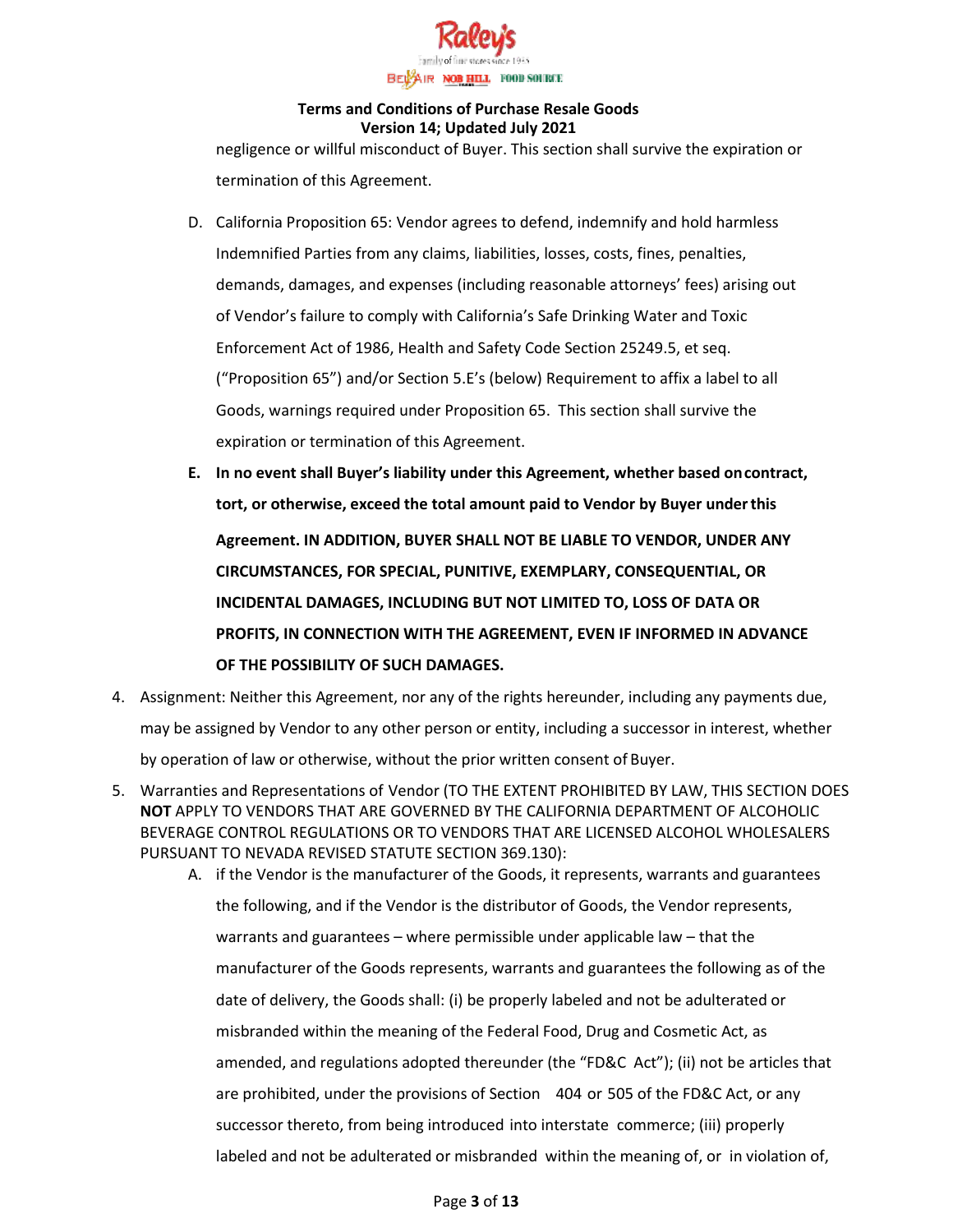

any disclosure or warning required under the pure food and drug or health, safety and environmental laws, regulations or ordinances of any state or other government authority which are applicable to such shipment or delivery; (iv) be in compliance with all other applicable Federal, state and local laws and regulations, including but not limited to, Proposition 65; (v) be merchantable and fit for their intended purpose, and shall pass without objection in trade; (vi) if the Goods include food intended for consumption, Vendor applies current, industry accepted standard in the manufacturing and production of the Goods, including but not limited to, the U.S. Food and Drug Administration and U.S. Department of Agriculture's *Guide to Minimize Food Safety Hazards for Fresh Fruits and Vegetables and Produce GAPs Harmonized Food Safety Standards* and FDA FSMA Regulations – *Preventive Controls for Human Food and the Standards for the Growing, Harvesting, Packing, and Holding of Produce for Human Consumption*; and (vii) If Vendor's Goods include shell eggs or egg products, the Vendor and the Goods will comply with Health and Safety Code sections 25995, et seq. and the federal and state egg regulations;

- B. Vendor represents and warrants that it has, or immediately prior to delivery shall have, title to the Goods and all rights necessary to transfer such rights and title to Buyer free of any lien, pledge, hypothecation or other encumbrance, including but not limited to all patent, copyright, trademark, service mark, and trade secret (collectively, "Intellectual Property") rights required or appropriate for its manufacture of Goods, sale of Goods to Buyer, and use or sale of Goods, as contemplated, by Buyer;
- C. Vendor represents and warrants that: (i) it is a legal entity duly organized and in good standing under the laws of the state (or other governmental entity) of its organization, with full capacity to sue and to be sued; (ii) it is authorized to enter into and be bound by the terms of this Agreement; and (iii) neither this Agreement nor Vendor's performance hereof shall be a violation of applicable law or the terms of any material contract, instrument or agreement between Vendor and any third party;
- D. Vendor represents and warrants that the Vendor itself, its employees, agents, affiliates, parents, and subsidiaries (i) will comply with all applicable laws and local government regulations regarding labor, child labor, minimum wage, living conditions, overtime, working conditions, and the environment, and (ii) do not use forced prison labor or the labor of children under age of 14.
- E. Vendor agrees to provide such information as Buyer may reasonably request to enable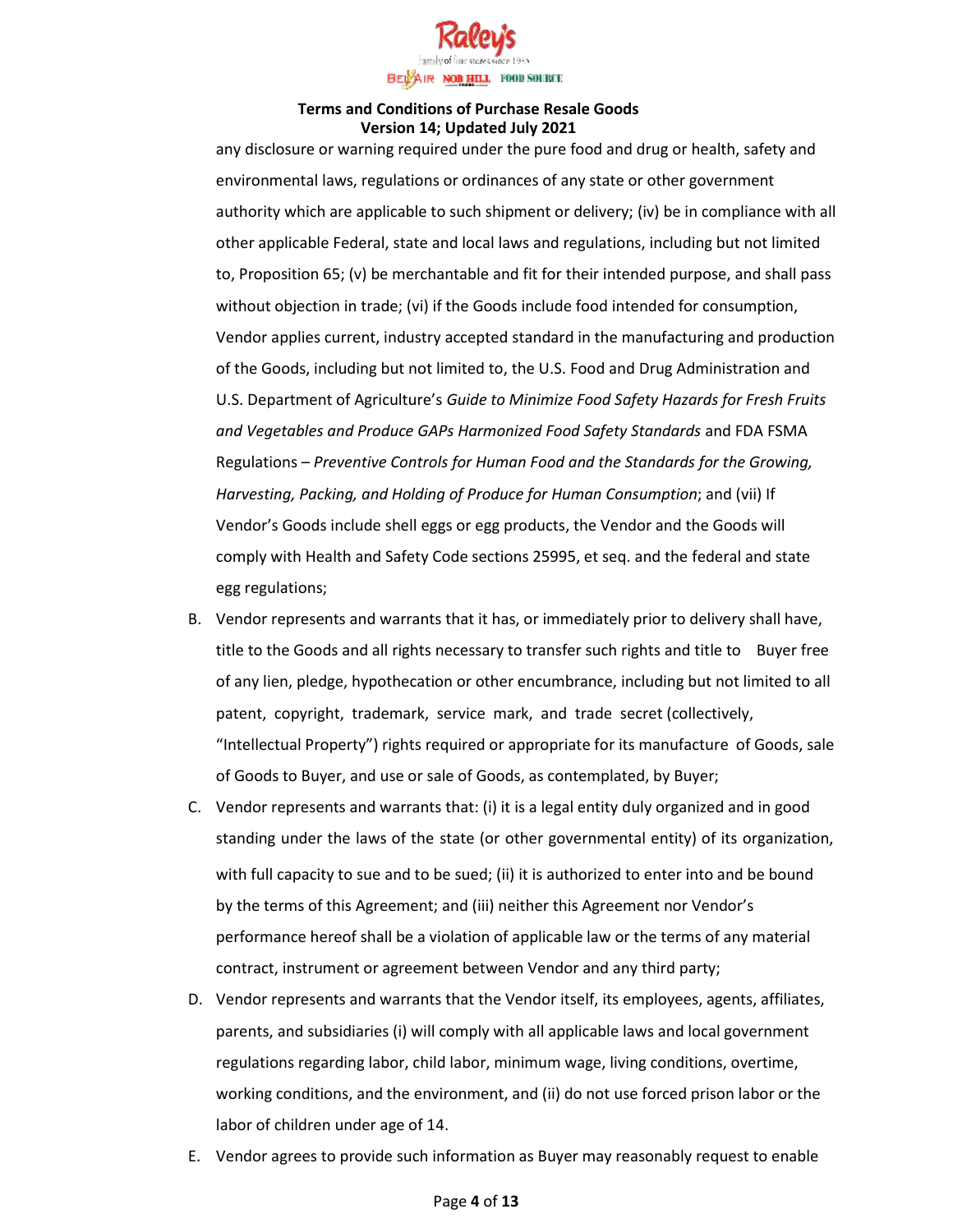

Buyer to comply, and to facilitate Buyer's compliance, with applicable federal, state, and local statutes, rules, regulations, ordinances, orders, and other imperatives (collectively, "Requirements"). The Requirements include, but are not limited to, Vendor agreeing to affix warnings required under Proposition 65 to all Goods (Vendor merely offering to provide Proposition 65 warnings for Buyer to place on shelves is not sufficient) and Vendor agreeing to affix all warnings required by other applicable state and federal laws. Vendor further agrees to comply with such rules as may be promulgated by Buyer with respect to such Requirements. Vendor warrants, now and as of the time of each shipment of Goods hereunder, that such information as it shall provide to Buyer under this Section 5.E shall be true, accurate, and complete in all material respects.

- F. Vendor represents and warrants that the Goods sold under this Agreement have been produced such that (a) the Good's design was an original design effort by Vendor or Vendor's supplier, and that it is not a reproduction or copy, in whole or in part, of any other materials, goods, products or articles in violation of any patent, trademark or copyright laws of the United States or any state; (b) the packaging, labeling and logos used for the Goods were not copied from the packaging, labels or logos of any other materials, goods, products or articles and were not designed to look like the packaging, labels and logos of any other materials, goods, products or articles; and (c) none of the Goods infringe any patent, copyright or trademark.
- G. Vendor represents and warrants that Vendor does business ethically and will avoid all forms of corruption, including bribery, extortion, embezzlement, theft, fraud, or other abuse of power to gain an improper advantage. Vendor agrees that it is now in compliance with, and will continue to comply with, all applicable laws and regulations prohibiting bribery or corruption, including but not limited to the Foreign Corrupt Practices Act (FCPA) and all other applicable anti-bribery or anti-corruption laws of other jurisdictions. Vendor will not offer or provide money or anything else of value to any agent or representative of any government, government agency, or government owned entity (also commonly called state owned entities) in order to obtain or retain business, or to improperly influence any business matter or transaction. Vendor has established controls to ensure and monitor compliance and shall notify Buyer in writing immediately upon the occurrence of any event that may render the above representations and warranties or any other provision of this Section incorrect.
- H. Vendor represents and warrants that Vendor does not do business with or otherwise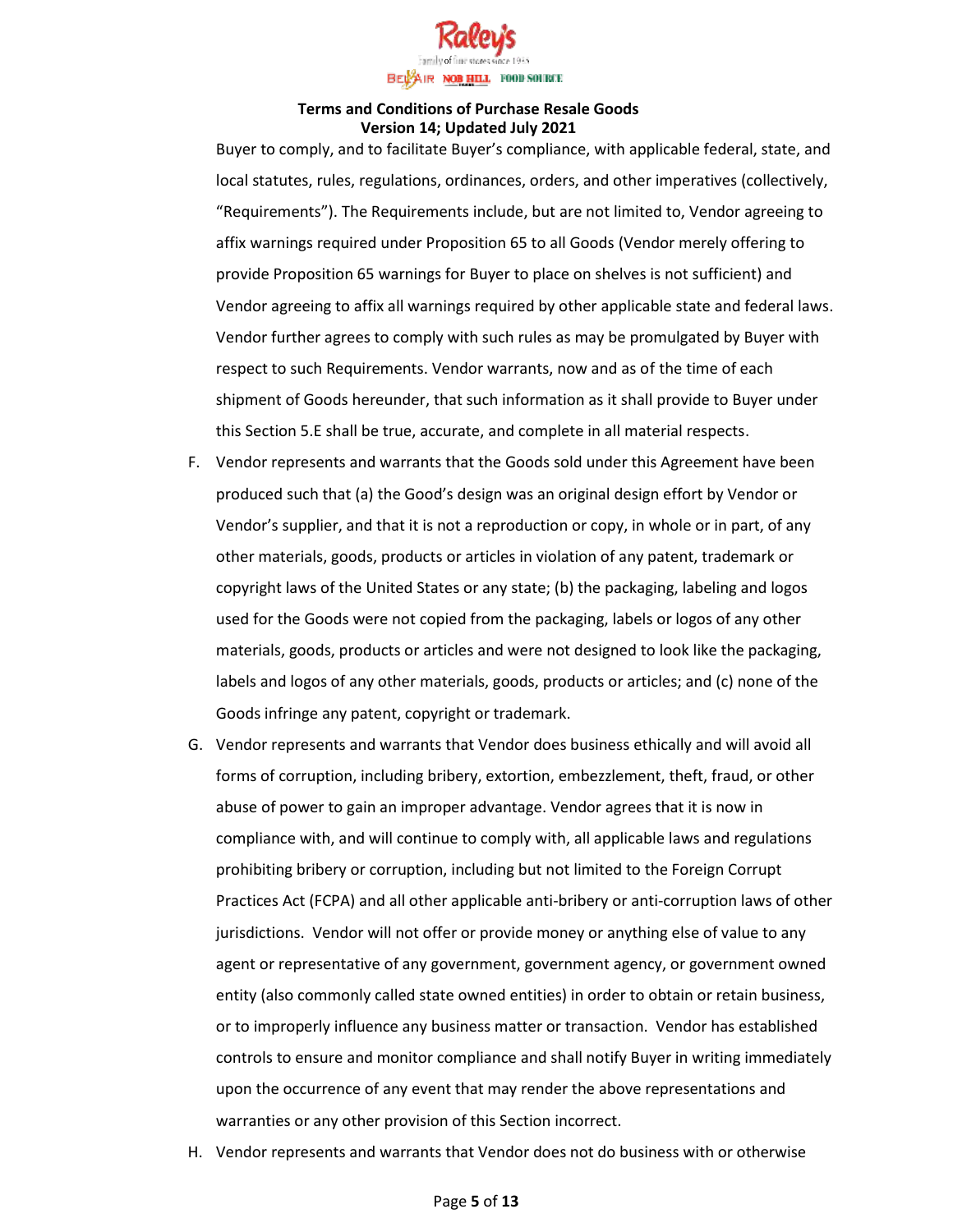

engage in or facilitate transactions involving individuals or entities that are subject to sanctions or other applicable trade control restrictions. Vendor agrees that it is now in compliance with, and will continue to comply with, the United States, United Nations, and all other applicable import, export and trade sanctions laws and regulations ("Trade Regulations"). Vendor further represents and warrants that neither Vendor, its directors, executive officers, senior management, key employees, agents, shareholders, persons having a controlling interest in Vendor, nor any other party with which it conducts business are (i) persons located or incorporated in, or overseas entities (e.g., Embassy or Consulate) of Crimea, Cuba, Iran, North Korea, Syria, or any other territory or country that Buyer prohibits as a matter of internal policy or that is subject to comprehensive trade sanctions ("Sanctioned Territories"), or; (ii) persons targeted by national, regional, or multinational trade or financial sanctions under applicable laws and regulations, including but not limited to persons designated on the Office of Foreign Asset Controls ("OFAC") List of Specially Designated Nationals and Other Blocked Persons, the OFAC Consolidated Non-SDN Sanctions List (including the Sectoral Sanctions Identifications List and the Foreign Sanctions Evaders List), the United States State Department Non-proliferation Sanctions Lists, the United States Department of Commerce Denied Parties List, Entity List or Unverified List, the United Nations Financial Sanctions Lists or (iii) persons directly or indirectly owned or controlled by or acting on behalf of such persons identified above (together, "Restricted Persons"). Vendor shall not import, source, or purchase the Goods or any related goods, in whole or in part, directly or indirectly, from Sanctioned Territories or Restricted Persons. Vendor has established controls to ensure and monitor compliance and shall notify Buyer in writing immediately upon the occurrence of any event that may render the above representations and warranties or any other provision of this Section incorrect.

I. Vendor warrants that it does not use forced labor, including forced child labor, prison labor, indentured labor, bonded labor or any other form of labor regarded by the U.S. government as forced labor, including the labor of North Korean nationals (collectively, "Forced Labor"), and that it does not knowingly benefit from the use of Forced Labor by others. If, subsequent to the execution of this Agreement, additional categories of labor are determined by the U.S. government to constitute forced labor, 30 days following receipt of written notice by Buyer, the definition of Forced Labor set forth in this paragraph shall be deemed expanded to encompass such new category or categories of labor. Vendor warrants that it screens its own suppliers and subcontractors to ensure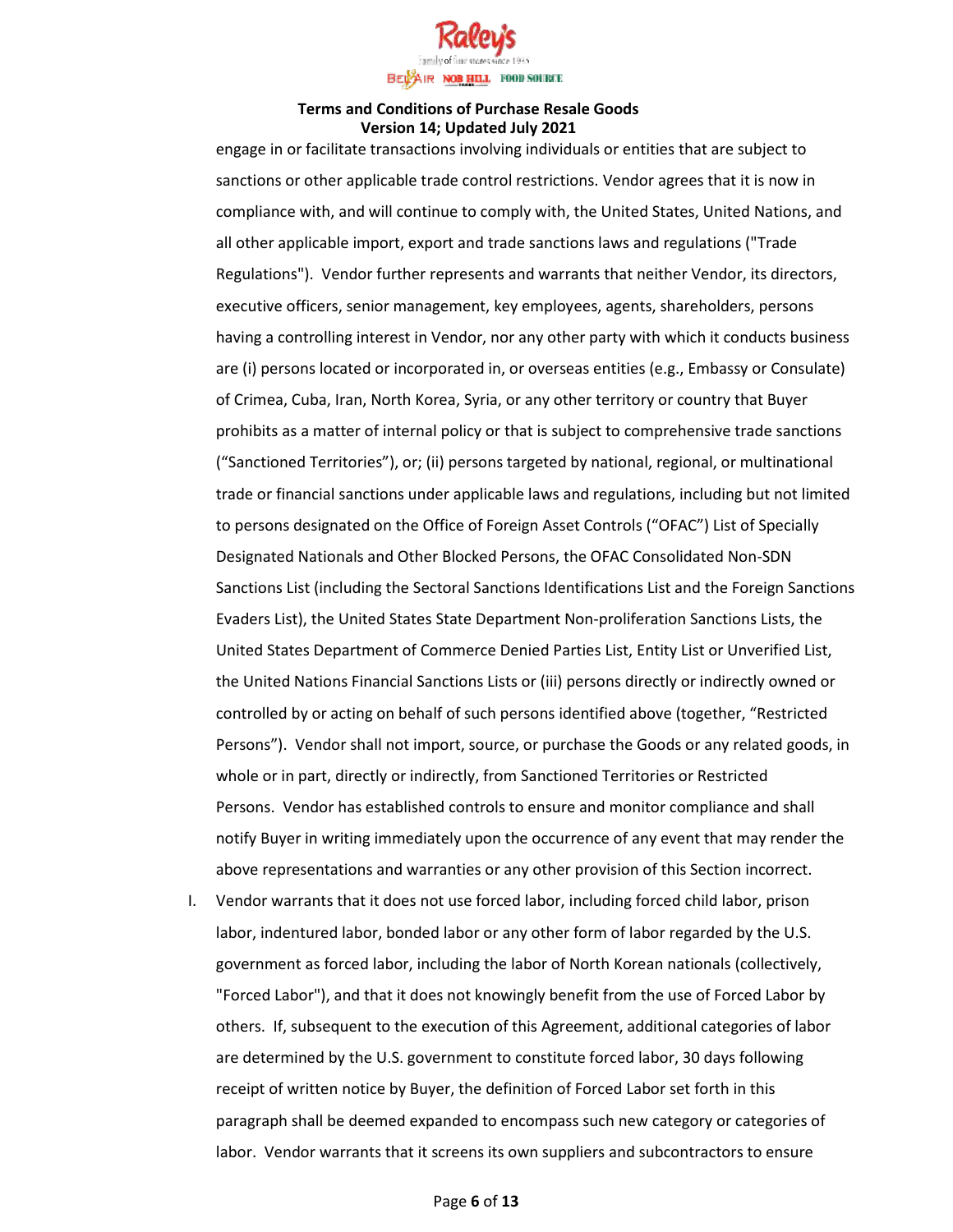

that it does not do business with any entities which use or benefit from Forced Labor. Vendor warrants that all Goods sold by Vendor to Buyer are not made wholly or in part with Forced Labor, and that if any Good sold to Buyer is detained by U.S. Customs and Border Protection pursuant to enforcement of the U.S. import ban on goods made with Forced Labor (19 U.S.C. § 1307) or any other U.S. law used to combat Forced Labor (collectively, "Forced Labor Enforcement"), Vendor will provide Buyer with all information necessary to establish the labor conditions under which such Good was produced. Such information shall include, at a minimum, evidence establishing the condition of labor utilized by Vendor, and the condition of labor utilized by all vendors, suppliers and subcontractors involved in producing goods or materials purchased by Vendor. Without limitation to any other penalties or rights which may accrue under this Agreement or applicable law pursuant to a breach of the provisions set forth in this paragraph, Vendor agrees that payment shall not be due under this Agreement for any Goods detained, seized or denied entry into the United States pursuant to Forced Labor Enforcement, and that Vendor shall indemnify Buyer with respect all reasonable costs, including attorneys' fees, incurred in seeking to contest such detention, seizure, or denial of entry, or to defend against civil or criminal penalty actions related to the same.

- J. Vendor acknowledges and agrees, for purposes of Goods covered 21 C.F.R. Section 1.500, et seq., that at the time of delivery into the United States Vendor was the U.S. owner or consignee of Goods (if any) having a foreign source, and is "importer" of such Goods for purposes of 21 C.F.R. Section 1.500. As such importer, Vendor is responsible for compliance with respect to such Goods, with the U.S. FDA's Foreign Supplier Verification Program, as set forth at 21 C.F.R. Section 1.500, et seq.
- K. Vendor acknowledges and agrees that it has received Raley's Supplier Quality Expectation Manual and agrees to comply (to the extent permitted by applicable law) with Buyer's requirements as mentioned in the manual.
- L. PENALTIES: Unless prohibited by law, in the event Buyer determines that Vendor is not in compliance with Vendor's representations or warranties in Sections 5.G through 5.I of this Agreement (collectively, "Representations"), at its election and in addition to all other rights set forth herein, Buyer shall be entitled to a penalty of two (2) times the amount of costs and expenses incurred by Buyer, including reasonable attorneys' or auditor's fees, in evaluating whether Vendor was in compliance with such Representations, as well as any other remedy it may obtain in law or in equity.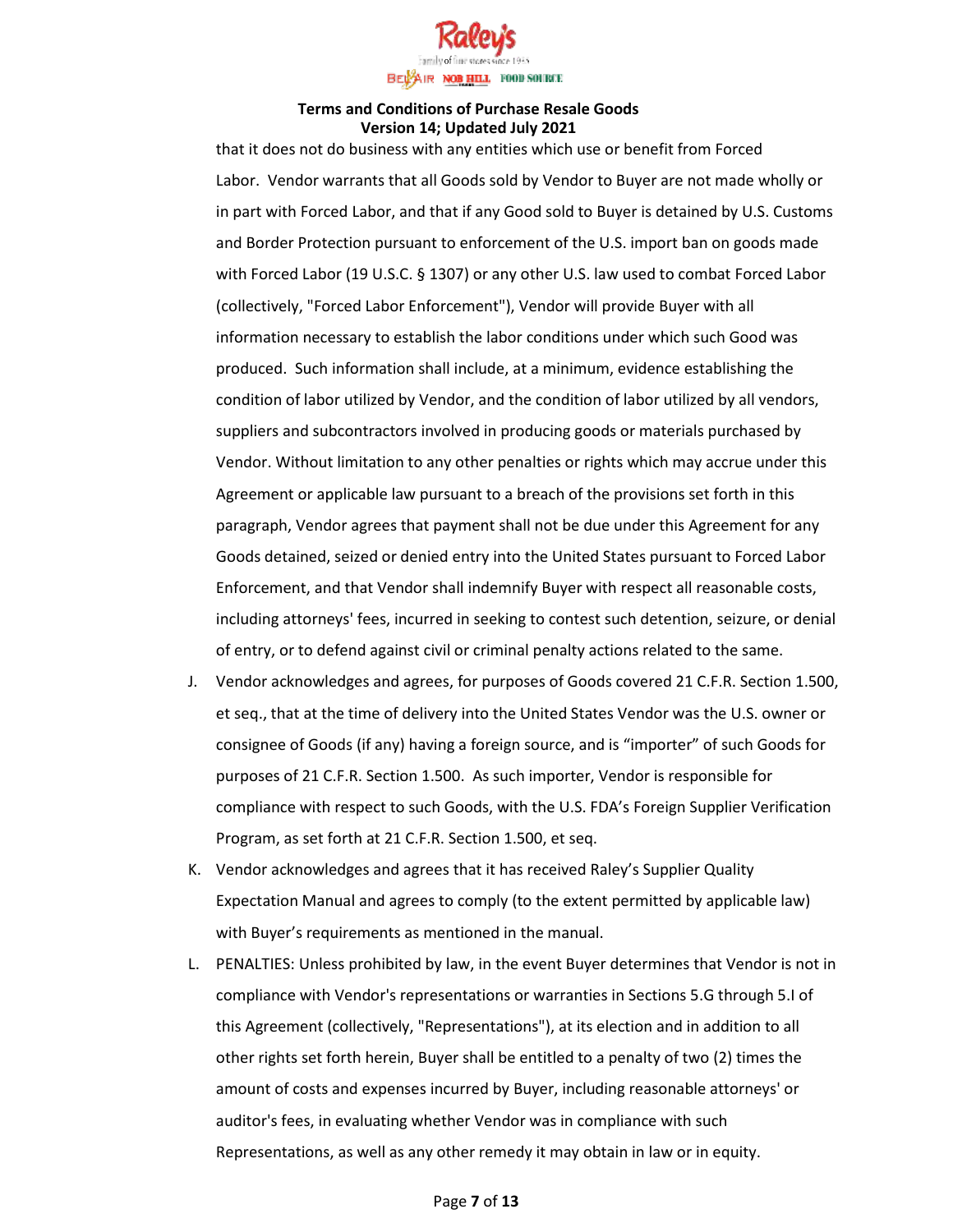

- M. Set-Off: Without limiting anything in this Agreement to the contrary, without limiting any other rights and remedies available to it, and except as otherwise prohibited by law, Buyer may, without notice to Vendor, set off or recoup any liability it owes to Vendor against any liability for which Buyer reasonably determines Vendor is liable to Buyer due to Vendor's noncompliance with the Representations.
- 6. Advertising: Vendor shall obtain written, signed approval from a duly authorized executive of Buyer prior to any reference to or use of the Buyer name, logo, trademarks, service marks, copyrights or any other proprietary classification of Buyer or its affiliates. This section shall survive the expiration or termination of this Agreement.
- 7. Best Price (the following does not apply to Vendors governed by California Department of Alcoholic Beverage Control Regulations nor to Vendors that are licensed alcohol Wholesalers pursuant to Nevada Revised Statute Section 369.130): The pricing, rebates and allowances Vendor provides Buyer for all Goods purchased by Buyer will be no less favorable than the pricing, rebates and allowances Vendor provides to any other customer that buys similar or substantially comparable Goods. If Vendor offers pricing, rebates or allowances to any comparable customer that are more favorable than what Vendorhas offered Buyer, Vendor will simultaneously give Buyer the benefit of the more favorable terms.
- 8. Risk of Loss: Unless otherwise agreed by Buyer in writing, Vendor shall bear the risk of loss or damage to Goods shipped to Buyer until receipt of the Goods by Buyer at the location designated by Buyer. Vendor shall pay all freight to Buyer's designated location unless otherwise agreed by Buyer in a writing signed by a duly authorized representative of Buyer.
- 9. Universal Product Codes: Vendor will print a unique, Good-specific Universal Product Code ("UPC") on all Goods' packaging. Vendor will give Buyer a list of the UPC numbers. Vendor will notify Buyer in writing prior to changing any Goods' UPC, which notice will include the date after which all units of the Good that Vendor ships to Buyer will bear the new UPC.
- 10. Inspection: Notwithstanding any prior inspection or payments, all Goods will be subject to final inspection at the destination. Should Buyer determine that the Goods are non-conforming or defective, Buyer may, at its election, (i) cancel this Agreement, (ii) accept such Goods with an agreed-upon reduction in price, or (iii) return the Goods and require replacement or credit. Should Vendor fail to deliver replacement for such non-conforming or defective Goods promptly, Buyer may cover and charge Vendor costs occasioned thereby.
- 11. Time is of the Essence: Time is of the essence. Buyer reserves the right to cancel any orders subject to this Agreement if the Goods are not received by Buyer on time. Vendor will notify Buyer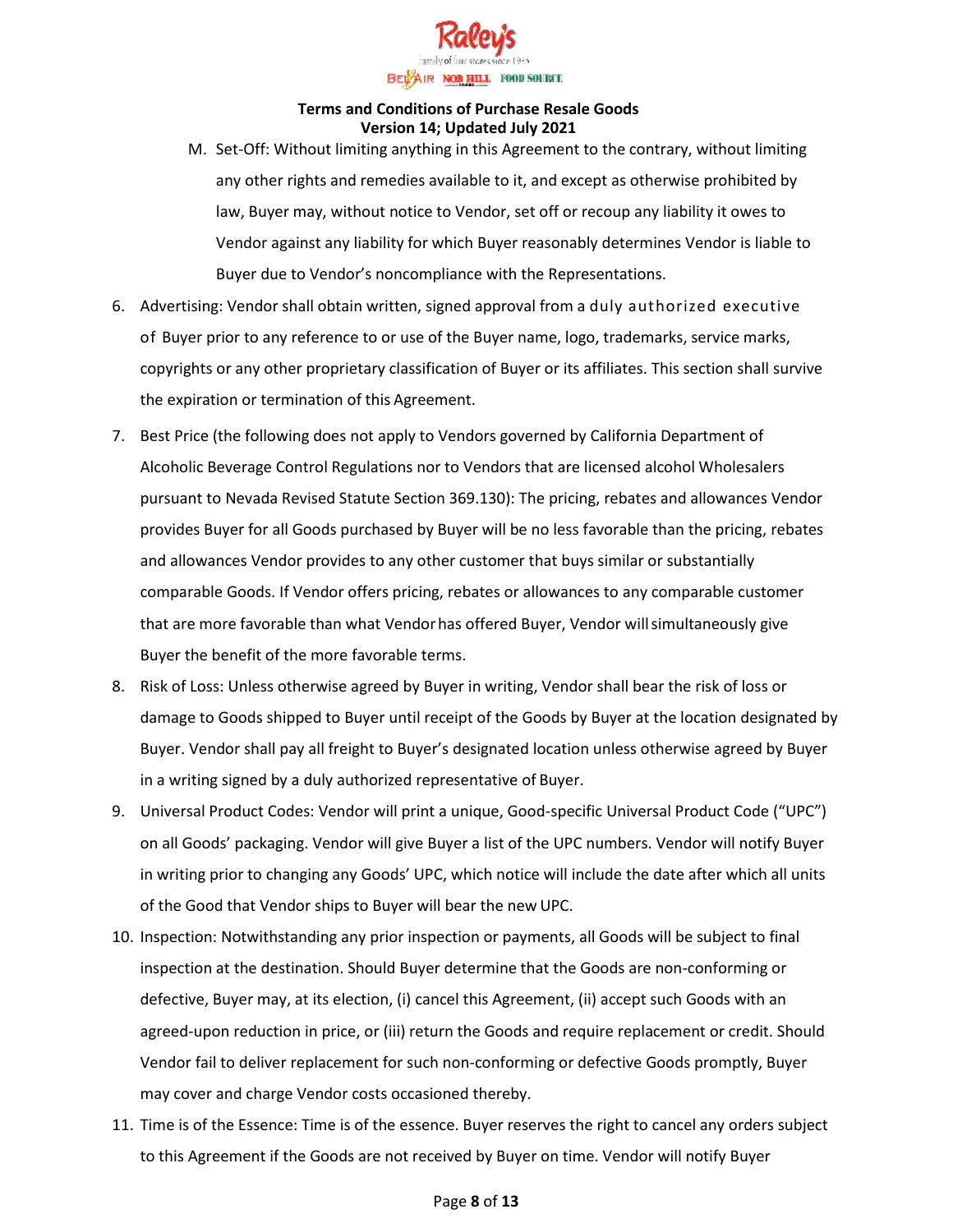

promptly of any delays or threats of delay in the timely delivery of theGoods.

- 12. Force Majeure: Neither party shall be liable for delays or defaults in delivery or other performance under this Agreement due to fire, flood, civil outbreak, labor disputes, acts of God, governmental order or regulation, or other unforeseeable causes beyond the respective party's reasonable control.
- 13. Termination: Without limiting any other rights or remedies available (unless otherwise specified in this Agreement), either party to this Agreement may terminate the Agreement upon thirty (30) days written notice to the other party that the party is in default of this Agreement and must cure such default. A party is in default if it has breached or for any reason failed to comply with any of the material terms of this Agreement. This Agreement shall terminate if the defaulting party fails to cure the default within the thirty-day notice period. Notwithstanding the foregoing, Buyer may also terminate this Agreement immediately in the event of Vendor's breach of Sections 5.G, 5.H and/or 5.I of this Agreement. Buyer may also terminate this Agreement, at any time, with or without cause, by providing Vendor with at least thirty (30) days written notice.
- 14. Independent Contractor: The relationship between Vendor and Buyer under this Agreement is intended to be that of independent contractors. Nothing in this Agreement is intended to be construed to constitute Vendor and Buyer as principal and agent, partners or joint ventures. This Agreement does not convey nor shall either party claim any property interest in the other party's corporate name, trademarks, service marks, trade names, trade designations or other intangible property rights, except as expressly provided for herein. Both Vendor and Buyer shall have the sole right, authority and obligation to fix, pay or otherwise provide the compensation and employee benefits of its respective employees, and to provide workers' compensation insurance and to pay payroll taxes for such employees. No employee of Vendor shall be deemed to be an employee of Buyer and vice versa and neither Vendor nor Buyer shall have any responsibility to pay any expenses related to employees of the other party.
- 15. Confidentiality:
	- A. Definition of Confidential Information: The parties may have access to each other's Confidential Information. "Confidential Information" means this Agreement and all proprietary or confidential information of a party ("Disclosing Party") that is disclosed to the other party ("Receiving Party"), whether orally or in writing, which is designated as confidential or that reasonably should be understood to be confidential given the nature of the information and the circumstances of the disclosure. "Confidential Information" shall include, without limitation, information and materials relating to the Disclosing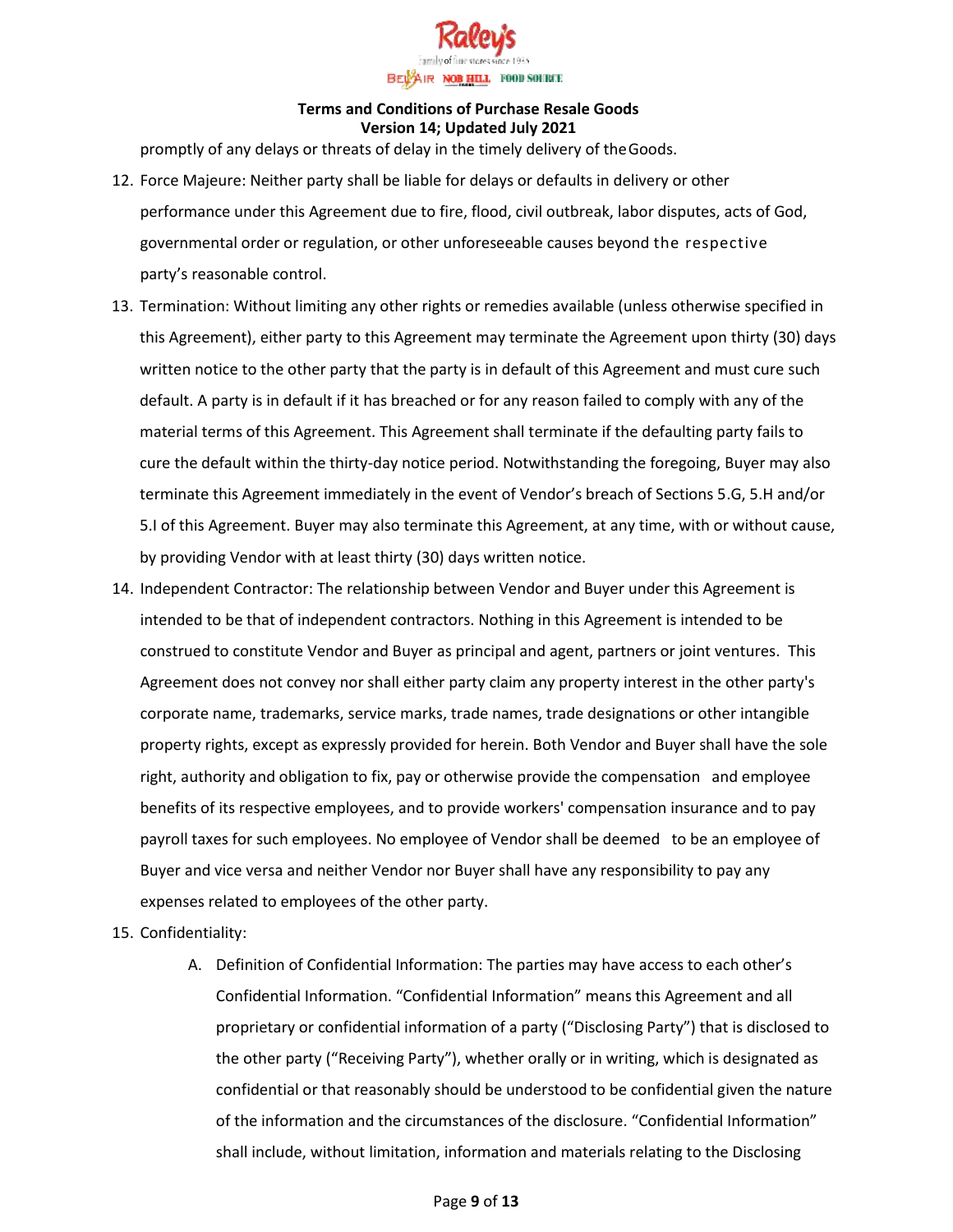

Party's (a) financial and business affairs, (b) know-how, processes, trade secrets, procedures, or methods of operation, (c) proposed or existing projects, programs, and products, (d) sales and marketing materials and methodologies, and (e) employees, customers, vendors, and suppliers.

"Confidential Information" does not include the following: (i) information which is now or hereafter becomes, through no act or failure of the Receiving Party, generally available to the public; (ii) information which was lawfully received by the Receiving Party without restriction as to use or disclosure before it was disclosed by the Disclosing Party; (iii) information which is independently developed by the Receiving Party independently of and without aid of the Confidential Information received from the Disclosing Party (and the Receiving Party can sufficiently document such independent development); (iv) information which lawfully becomes known to the Receiving Party through a third party which lawfully has the information and discloses such information to the Receiving Party without breaching confidentiality obligations to the Disclosing Party; and/or (v) information which is disclosed pursuant to court order or as otherwise required by law, after giving the Disclosing Party notice of such required disclosure and after assisting the Disclosing Party in its reasonable efforts to prevent or limit such disclosure. For Vendors governed by the California Department of Alcoholic Beverage Control Regulations, Confidential Information shall also exclude information regarding sales records or other reports provided to a third party by Receiving Party pursuant to an agreement requiring such reporting.

B. Protection of Confidential Information: Each party will take all action reasonably necessary to protect the confidentiality of the other party's Confidential Information in its possession, including, without limitation, implementing and enforcing commercially reasonable operating procedures to minimize the possibility of unauthorized use or copying of the Confidential Information. The Receiving Party will enforce compliance with the non-disclosure obligations of this Agreement by its employees, or former employees, authorized sub-contractors and agents who receive Confidential Information and will immediately give notice to the Disclosing Party upon discovering any unauthorized use or disclosure of Confidential Information. The Receiving Party agrees to assist the Disclosing Party in remedying any unauthorized use or disclosure of Confidential Information. Neither party shall communicate any information to the other party in violation of the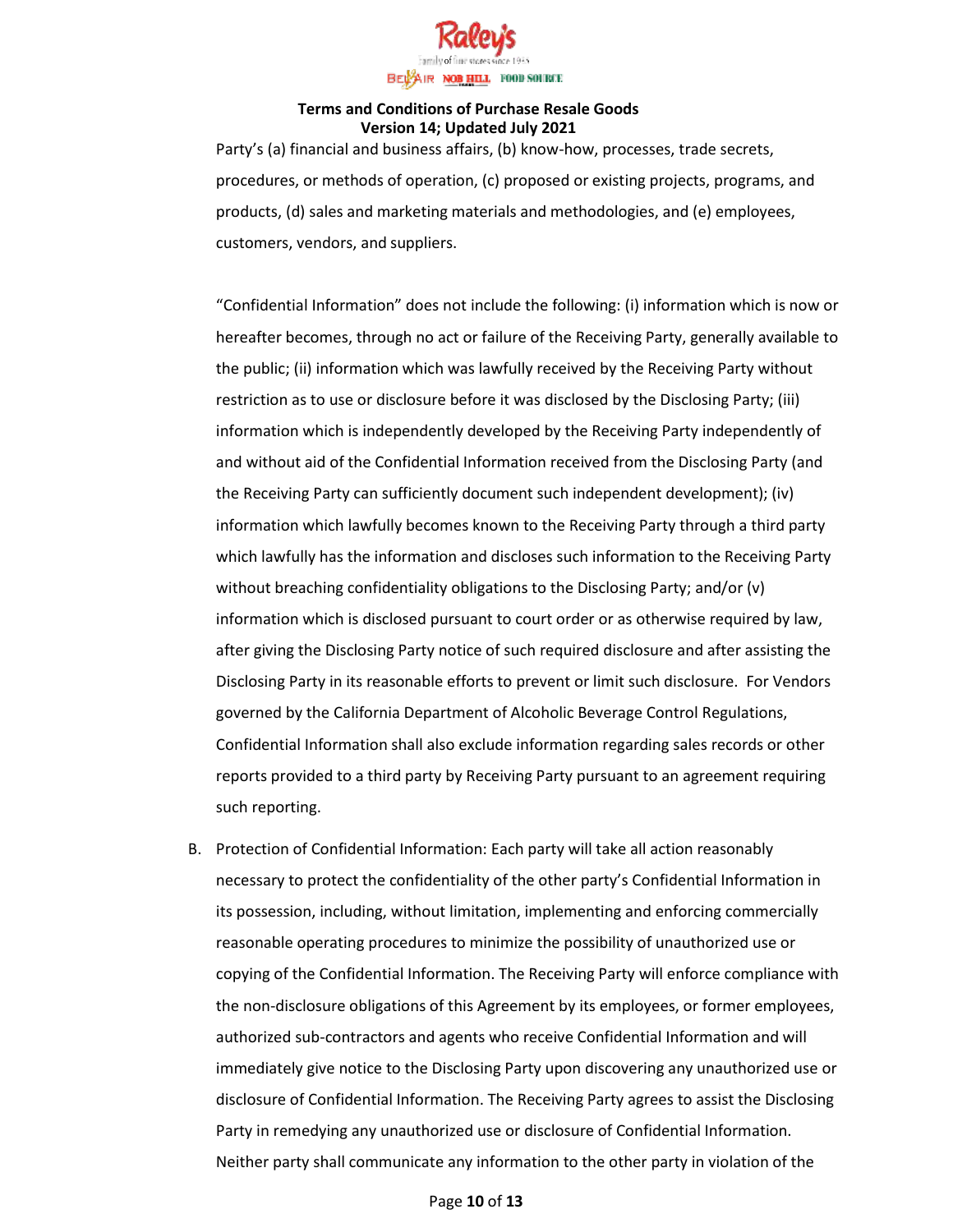

proprietary rights of any third party. This section shall survive termination and expiration of this Agreement.

- C. Return of Confidential Information: Upon termination or expiration of the Agreement, a party must: (a) promptly return to the other party all Confidential Information (as defined above), or (b) upon the other party's request, destroy, or otherwise make unreadable through shredding, erasing or otherwise modifying, all Confidential Information of the other party, whether in paper, electronic, or any otherform.
- 16. Severability and Precedence: If any provision of this Agreement is held to be invalid or unenforceable by a court of competent jurisdiction, such provision shall be deemed severable from this Agreement. The remaining provisions of this Agreement will remain in full force and effect. In the event of any conflict between the terms of this Agreement and any invoice or any other document submitted by Vendor to Buyer, this Agreement shall govern. If Vendor has an existing, written and fully executed contract with Buyer, the order of precedence in the event of a conflict is as follows: (1) the existing, written and fully executed contract; (2) this Agreement; and then (3) any invoice or any other document submitted.
- 17. Modification: Neither this Agreement nor any of its terms may be amended, deleted, waived, or modified orally, but only by a written instrument executed by the party against which enforcement of the termination, amendment, waiver of modification is sought. This Agreement constitutes the entire and integrated agreement between the parties with respect to the matters herein and supersedes all prior negotiations, communications, understanding, commitments and agreements of the parties, whether written or oral.
- 18. Governing Law: Except for Agreements with Vendors that are licensed alcohol Wholesalers pursuant to Nevada Revised Statute Section 369.130, this Agreement shall be governed exclusively by and construed in accordance with the laws of the State of California, United States of America without regard to conflict of laws. Both parties acknowledge that the Superior Court of the State of California in and for the County of Yolo and the associated federal and appellate courts shall have exclusive jurisdiction to hear and decide any dispute, controversy or litigation regarding arising out of or related to this Agreement or any portion thereof. For Agreements with Vendors that are licensed alcohol Wholesalers pursuant to Nevada Revised Statute Section 369.130, this Agreement is governed exclusively by and construed in accordance with the laws of the State of Nevada, United States of America without regard to conflict of laws. For Agreements with Vendors that are licensed alcohol Wholesalers pursuant to Nevada Revised Statute Section 369.130, both parties acknowledge that courts within the State of Nevada in and for the County of Washoe shall have exclusive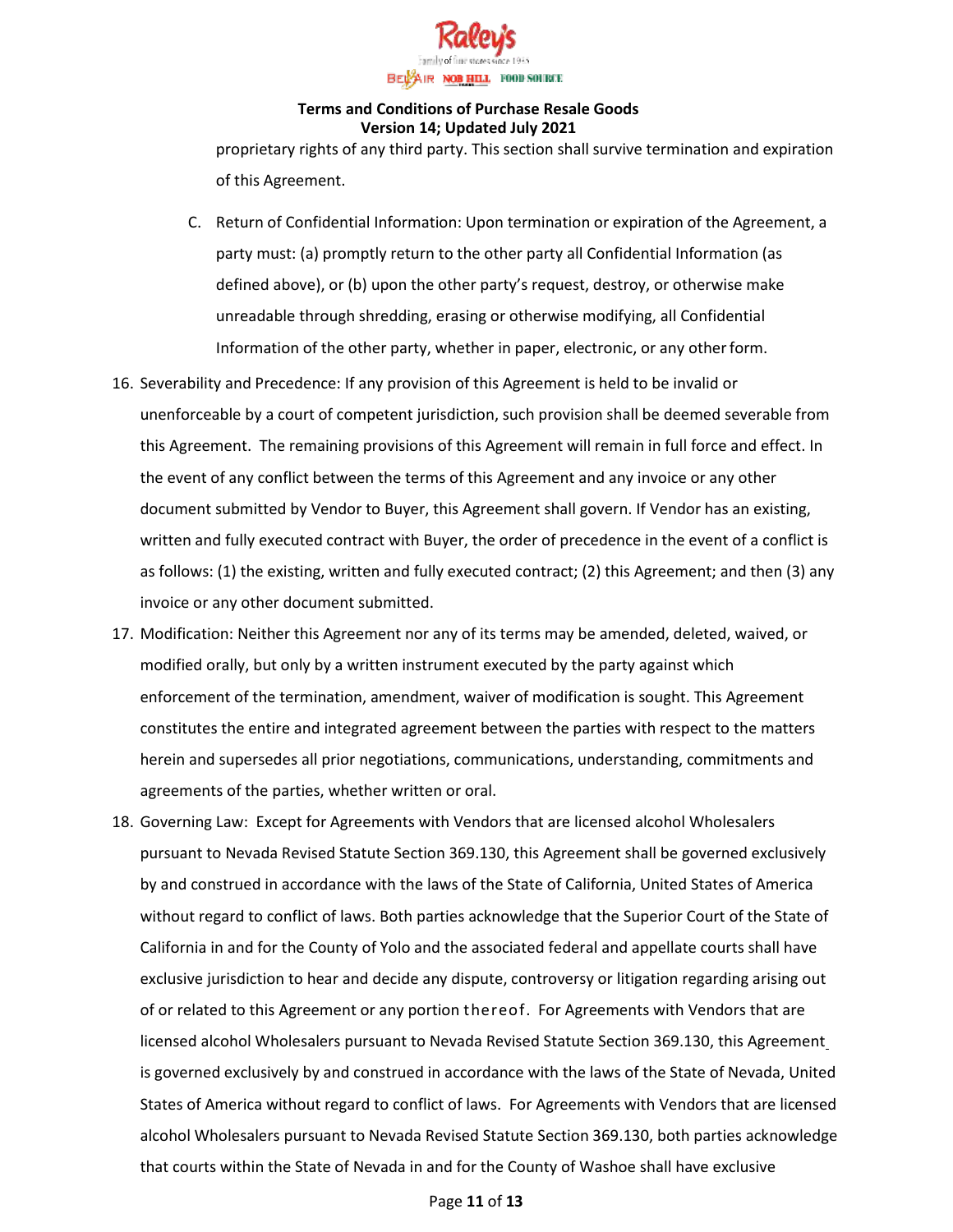

jurisdiction to hear and decide any dispute, controversy or litigation arising out of or related to this Agreement or any portion thereof.

19. Notices: Any notices required to be sent during the term of this Agreement shall be sent to the

following:

Raley's 500 West Capitol Ave. West Sacramento, CA 95605-2696 Attn: Trading Partner Management Cc: General Counsel

20. Vendor Responsibility in Event of Recalled Good: Vendor agrees to have in place, at all times during the term of this Agreement, sufficient product recall or compelled market withdrawal procedures which must include prompt notification to Buyer of any Good to be recalled or withdrawn from the market as well as any issues that in Vendor's good faith determination could lead to a potential recall or withdrawal impacting the Good; such prompt notification shall occur, unless in accordance by law, prior to Vendor informing any regulatory agencies or entities of the issue, recall or withdrawal. In the event that a Good is recalled or withdrawn, Vendor (except for Vendors governed by California Department of Alcoholic Beverage Control Regulations) agrees that it is responsible for all reasonable costs and expenses incurred by Buyer as a result of the Good recall or withdrawal (and will reimburse Buyer, or pay for, all such reasonable costs and expenses). In addition, Vendor acknowledges and agrees that in the event a Good supplied by Vendor to Buyer is recalled or required to be withdrawn from the market, Vendor is responsible for applicable: (1) Recall Product Fees; (2) Recall Logistics Fees; and (3) Recall Administrative Fees – said fees shall be either paid to Buyer in immediately available funds or may be credited against Vendor's future invoices. Buyer shall have the right to offset and deduct from invoices owed the amount of any of these fees previously not paid. Recovery of the aforementioned costs, expenses, and fees are in addition to, and not in lieu of, any other remedies available to Buyer. The recall fees are set forth in Buyer's Supplier Quality Expectation Manual.

[SIGNATURE PAGE TO FOLLOW]